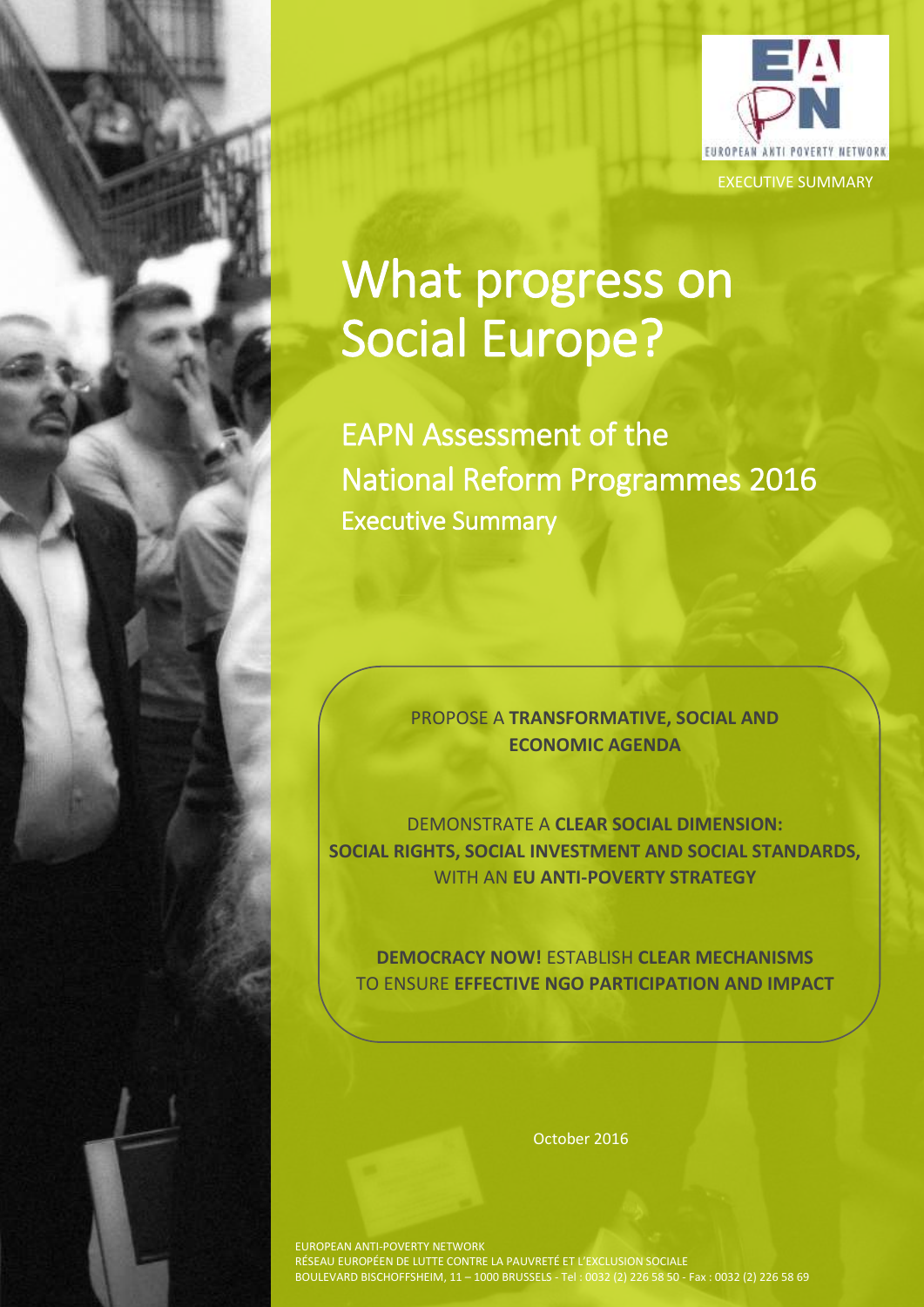# **Scope of this report**

#### This report provides a summary of EAPN's report *["What progress on Social Europe. EAPN Assessment](http://www.eapn.eu/wp-content/uploads/2016/10/EAPN-2016_NRP_Report_EAPN-623.pdf)  [of the National Reform Programmes 2016"](http://www.eapn.eu/wp-content/uploads/2016/10/EAPN-2016_NRP_Report_EAPN-623.pdf)*.

The full report is based on EAPN members' assessment of the 2016 National Reform Programmes (NRPs), reflecting on the effectiveness of policies and their implementation in relation to the social targets (poverty, but also employment and education targets), the use of EU funds in support of the targets, and the extent and quality of civil society engagement. It is based on the questionnaire responses of 17 EAPN National Networks (BE, HR, CY, CZ, DE, EE, FI, IE, LV, LT, MT, NL, PL, PT, SK, ES, SE) with input from EAPN Iceland and Macedonia as a benchmarking exercise. It also incorporates the results of workshop exchanges from 31 national networks in the EAPN EU Inclusion Strategies group meeting in June 2016. The report was drafted by the EAPN policy team: Sian Jones and Amana Ferro, with support from Viola Shahini as policy intern.

This summary contains the following sections (from the full report):

- Executive Summary
- Key Messages and Recommendations to the AGS 2017
- Eapn Summary Scoreboard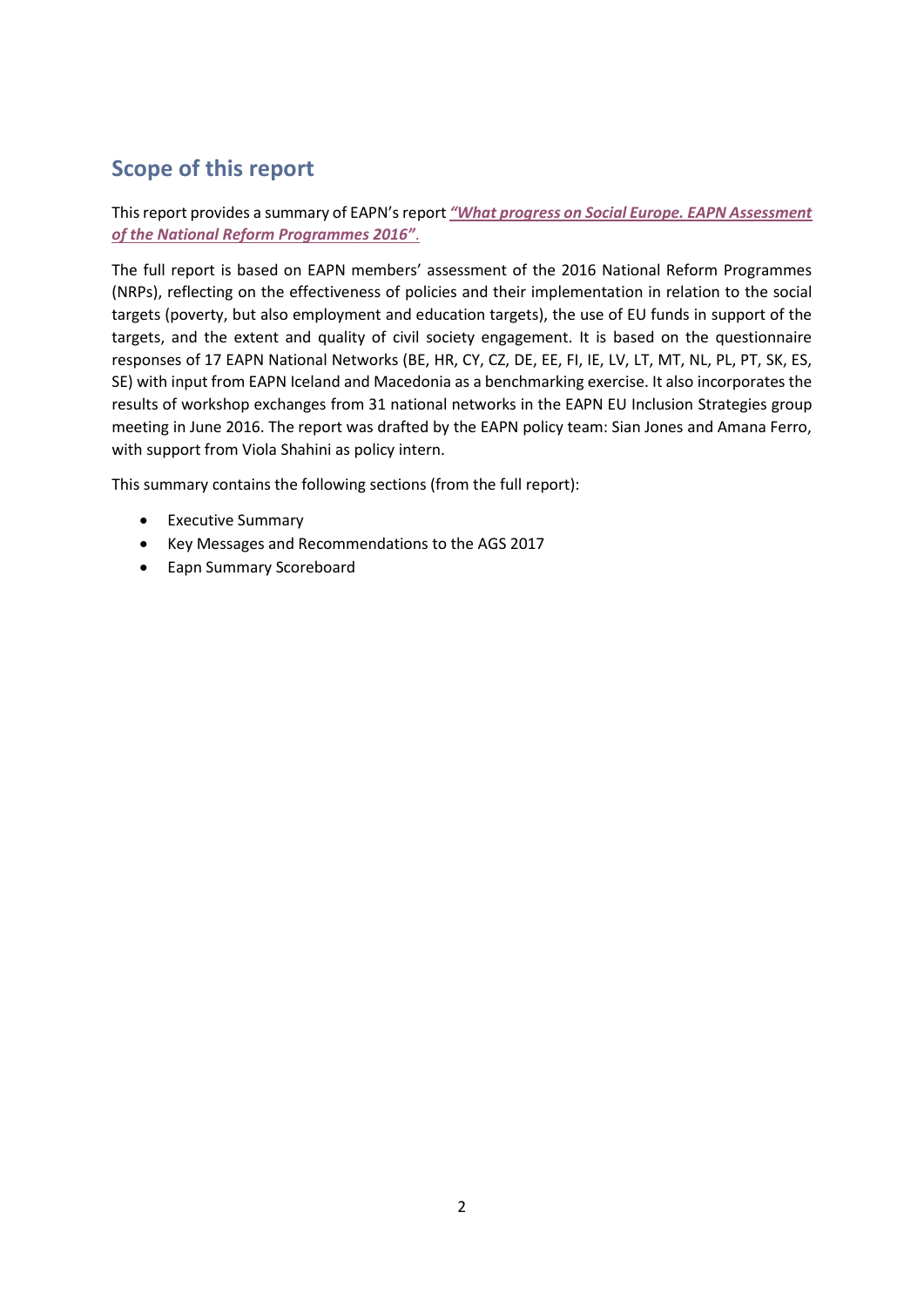## **Executive Summary**

The **main message** from the report is that although there has been a welcome shift away from austerity in several countries, **the European Semester is still moving away from Europe 2020 goals**, prioritizing macroeconomic and fiscal priorities, often to the detriment of poverty reduction and other social goals. Whilst some increased focus is given to the poverty target in sections of the NRPs, the overall priority, within the Semester is low. Strong concerns are raised about the lack of policy coherence, and failure to promote a balanced economic and social agenda that prevents economic policies from undermining social goals. Although there are some positive examples of progress on anti-poverty and social inclusion strategies, the lack of a coherent EU integrated strategy to fight poverty based on access to quality social protection and adequate minimum income schemes, quality services and jobs, is evident. In the NRPs, it is clear that the increasing focus is for Member States to respond to the Country Specific Recommendations rather than a systematic appraisal of all Europe 2020 target areas and concerns. This **undermines the message that the Semester is a key instrument for delivering social goals, and raises serious concerns about whether the EU will show sufficient political will to impact on poverty**, despite 1 in 4 of its population continuing to be at risk.

Although there had been increased positive rhetoric about the importance of civil society engagement, the review of the NRPs indicates that civil society engagement is generally still given a low priority in the Semester. Whilst some progress is indicated in a few countries, generally the engagement is of poor quality, with even the better cases of a more structured dialogue and partnership approach struggling to provide concrete examples of real policy impact. While there are some positive examples, the role of the European Semester Officers is still not being sufficiently exploited to support and encourage effective stakeholder engagement, particularly of NGOs and the people directly experiencing poverty and social exclusion.

On the **macroeconomic front**, **a welcome message is sent from members about a reduction in austerity approaches and an increase in investment in some countries** (a decline from 76% to 38% say that austerity is the dominant focus in the NRPs, generating more poverty). However, 3 out of 4 members' responses see the NRPs as still primarily aimed at macroeconomic and financial management, not on Europe 2020 targets (75%). There is also evidence of a growing divide as countries that do face deficit challenges are still put under pressure from the CSRs to reduce deficits as the main priority. EAPN members say this is still primarily focused on cuts in social spending, which is generating more poverty.

Although there is more focus on investment, only a few countries indicate an increase in social investment. Lack of public investment and increased privatization is seen as impacting negatively on people's access to universal quality services, particularly in access to universal, free or affordable health services. The deregulation of the labour and housing markets, carried out without any social impact assessment, is seen as contributing to loss of social rights, undermining the potential to access a quality job and or to access affordable housing. Whilst there is an increased focus on tax, particularly shifting tax away from labour and on increasing tax collection, it is not generally being used as an instrument to reduce inequality and finance welfare states, through more progressive taxation, but rather as an instrument to growth. Concerns are raised about a lack of impact analysis of the poverty and distributional impacts.

**Poverty is still not a main focus in the NRP** (75% of members confirm this), despite the failure to progress on the poverty target and the widening differences and imbalances between Member States (MS). Although nearly all MS dedicate a specific section to the poverty target in the NRP, there is a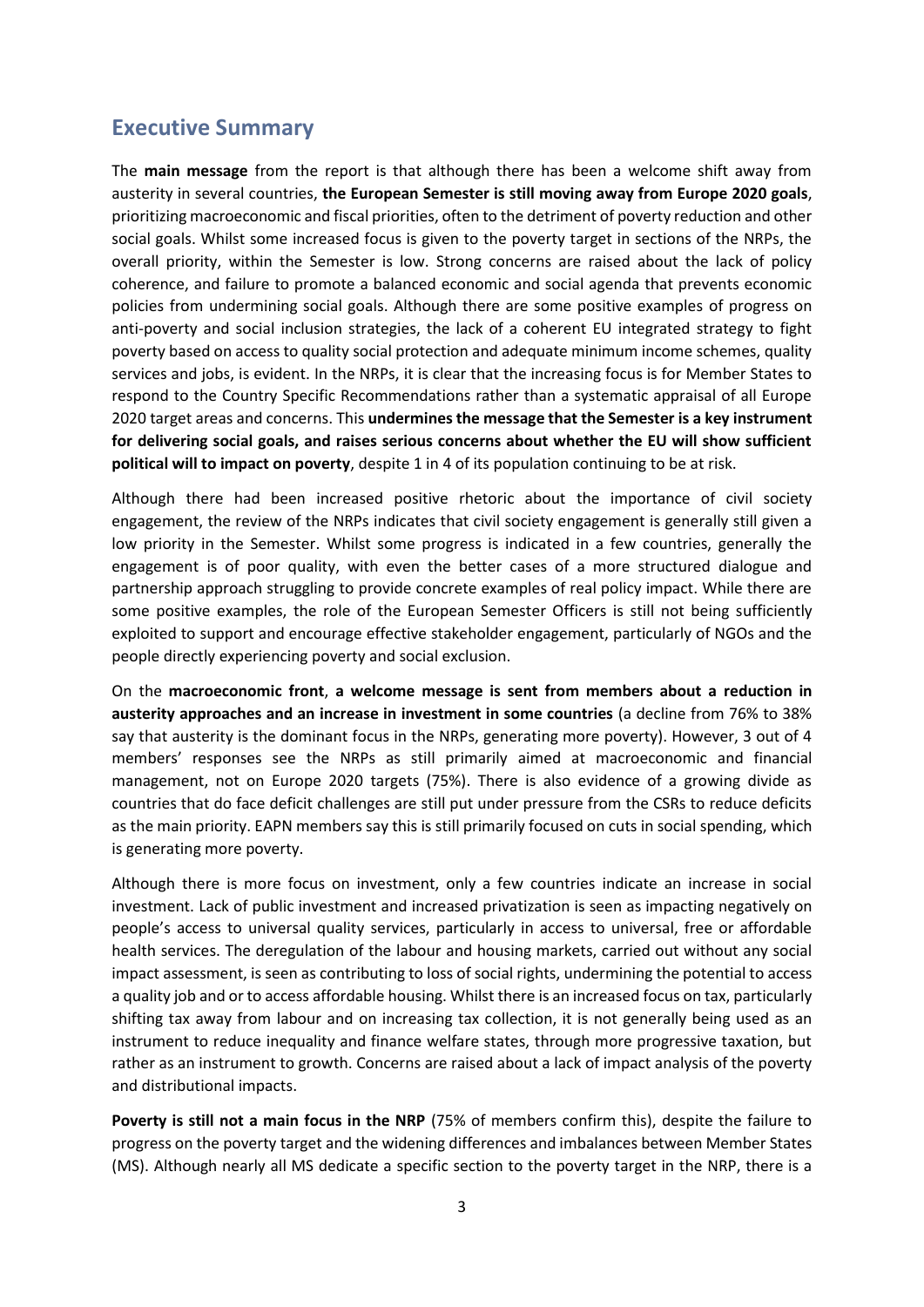general lack of seriousness about the targets and the policy responses needed. Piecemeal approaches which individualize the responsibility for 'being poor', rather than blaming failed structural economic and social policies, are increasingly dominant. A job is proposed as the main or only route out of poverty, with little regard to the lack of quality jobs and the difficulty for excluded people and communities to access them. In-work poverty is generally not tackled, or the need to ensure social standards or social rights, particularly to ensure an adequate income through the life cycle. Whilst improvements are noted in some countries in relation to addressing accessible minimum income schemes, in others, cuts or detrimental changes in eligibility or duration are being carried out. In Hungary for example, minimum income has been abolished. This is linked to a worrying increase in work fare and increased punitive conditionality. The weakening of public services, particularly the principle of universality, in response to the CSRs' focus on cost effectiveness and efficiency is a major concern. The erosion of universal affordable health care systems raises major alarm bells for all our members.

Whilst **welcome references are made to an integrated anti-poverty strategy** in several countries, most fall short in terms of a rights-base or comprehensiveness (i.e. ensuring access to quality jobs, services and social protection, and combating discrimination). This is also true for integrated, rightsbased 'Investing in Children approaches' and tailored strategies for other target or thematic groups, with 63% of responses highlighting that insufficient progress has been made on implementing key EU social investment priorities particularly Investing in Children and tackling homelessness. In the area of homelessness, although some new positive measures are highlighted, NRPs sometimes fail to mention other existing positive developments. Little is being done to tackle the diminishing supply of affordable homes to deal with market failure and through investment in social housing.

Some **welcome progress is seen on the Employment target**, **but widening gaps** are evident between Member States. Serious concerns are raised about whether the statistics capture the reality, and whether the right policies are being put in place (81% of responses highlight that no mention is made of increasing quality jobs or tackling in-work poverty as a key priority). Quality of work is rarely mentioned and low paid, insecure and precarious jobs are on the rise, with several NRPs containing explicit provisions that support lower wages, precarious contracts and erosion of employment rights. Comprehensive strategies and investment for job creation are mainly missing, and the results unclear. More positive initiatives are seen in promoting social economy and entrepreneurship, with new legal frameworks. Activation policies continue to focus on negative conditionality, rather than providing comprehensive, tailored support for the groups most in need, with worrying cuts in public funding. Youth are overwhelmingly the prioritized group, rather than promoting an inclusive labour market for all. Key groups facing multiple obstacles are often left behind e.g. people with health problems including mental health, refugees, older workers, ethnic minorities including Roma and Travelers, lone parents, people with disabilities. A clear approach to address gender equality issues, particularly gender pay gap in employment, is missing.

In relation to the **Education targets**, members also report **progress on the Europe 2020 school leaving target**, but highlight an unequal distribution of results, both geographically as well as for specific groups (particularly Roma, Travelers, migrants, and those with special education needs and/or a disability). Where the target has been met, governments often seem to lose interest in the topic. Quality and inclusiveness is a major concern, as is the tendency to deal with lifelong learning as a labour market issue, rather than a comprehensive approach that ensures personal development, with 69% highlighting that proposed education and training measures are primarily aimed at increasing skills rather than ensuring a comprehensive, inclusive, quality education system for all.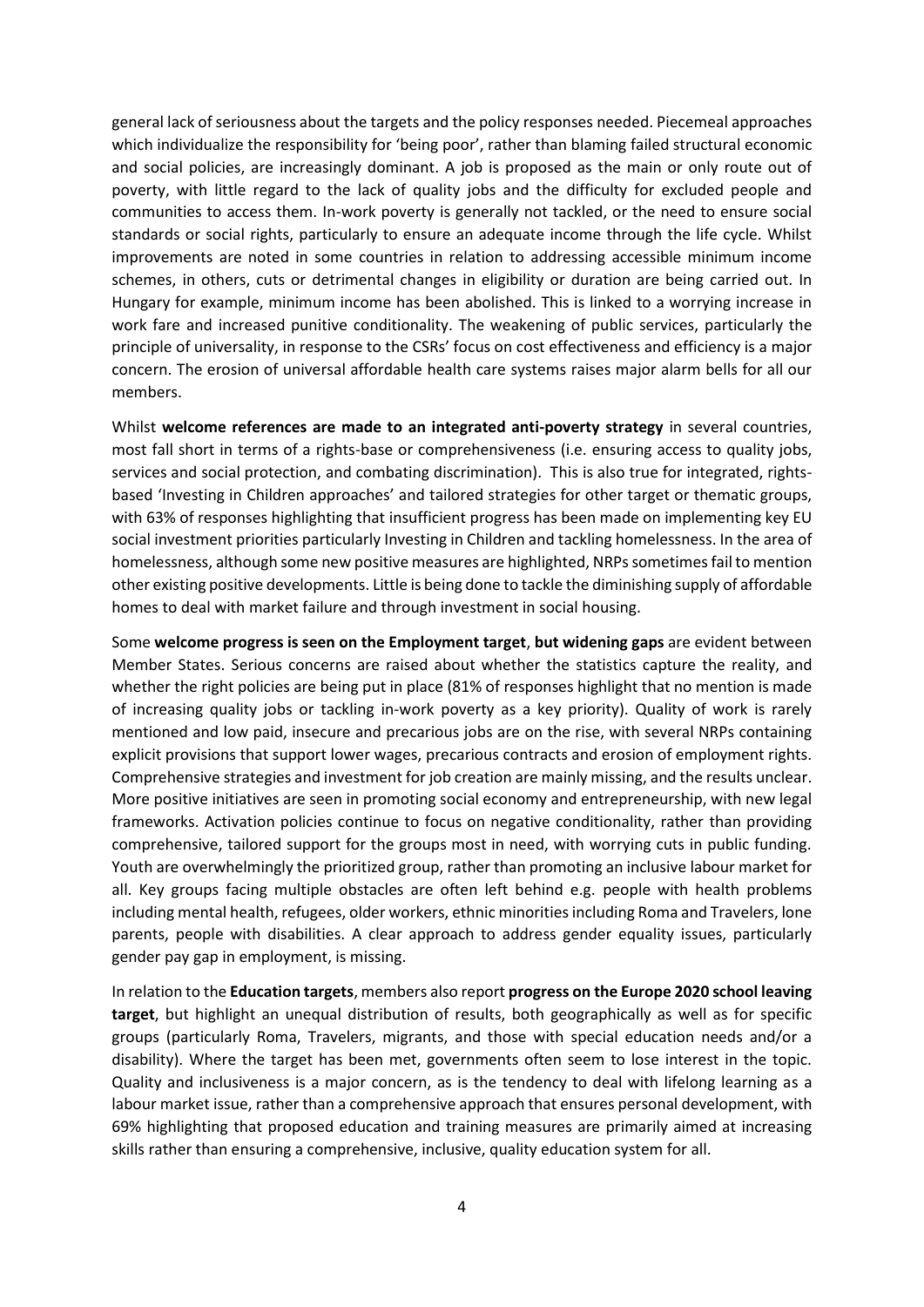**When assessing the implementation of the 20% earmarking of ESF for social inclusion and poverty**, as highlighted in the NRP, concerns were raised about the effectiveness and quality of the spending (only 37.5% agreed it was being used effectively). Although higher average spends on social inclusion are being made in several countries, most programmes prioritize supporting integration in the labour market and social economy, but without necessarily ensuring quality or sustainable jobs or demonstrating how these measures will result in poverty reduction and social inclusion. Although Active Inclusion is a thematic priority and there is an ex-ante requirement to have an integrated antipoverty strategy in place, there are few signs that this approach is being effectively implemented beyond employment. The Code of Conduct on partnership was a welcome step forward, but the review indicates continuing low participation of NGOs in monitoring committees, and major obstacles for NGOs to access funding, with some important exceptions.

Finally, on the issue of **governance and participation**, EAPN members regret that the NRPs continue to merely report on existing initiatives, rather than setting out a strategic vision and future plans, with full involvement of stakeholders. The NRP is still mainly drafted by the Ministry of Finance or Prime Minister's office, with low priority to social ministries or social issues. Although 56% of EAPN respondents said that anti-poverty NGOs were consulted, 69% said that anti-poverty NGO views were not seriously taken into account. There was also a growing divide between those MS where consultation had actually deteriorated, and those who showed more encouraging signs of better involvement (FR, NL, PL, RO, ES, SE). Even where better processes took place, severe doubts were raised about policy impact by the majority.

## **Key Messages and Recommendations to the AGS 2017**

The EU is in crisis: business as usual will not be sufficient. The State of the Union address and Bratislava Declaration and Road Map all highlight this concern. However, the current proposals seem unlikely to make a significant difference. They are not sufficient to ensure economic policies deliver on social goals, nor do they set out a road map for how they will implement Europe 2020 goals and targets, or the new European Pillar of Social Rights. Most importantly, they do not show how progress on Social Europe will be made, and growing rates of poverty, exclusion and inequality in the EU effectively tackled to ensure a real impact on people's lives.

#### *1. Propose a transformative, social and economic agenda*

The AGS 2017 must demonstrate a coherent determination to promote an economy that is beneficial to all. This means putting social objectives on a par with macroeconomic priorities, backing policies that contribute to Europe 2020 social goals/targets, implementing social rights as well as preventing policies that generate increased poverty and inequality. A more transparent and democratic process that can ensure effective ex-ante and ex-post social impact assessment including through the new Regulatory Scrutiny Board, will be crucial. This balanced approach must be consistently reflected in the guidance note for the NRPs and at all stages of the Semester, including the Country Reports and CSRs. An explicit reference should be made to link Europe 2020 and the Sustainable Development Goals 2030 Agenda, setting out a roadmap for how this will be implemented including through the European Semester.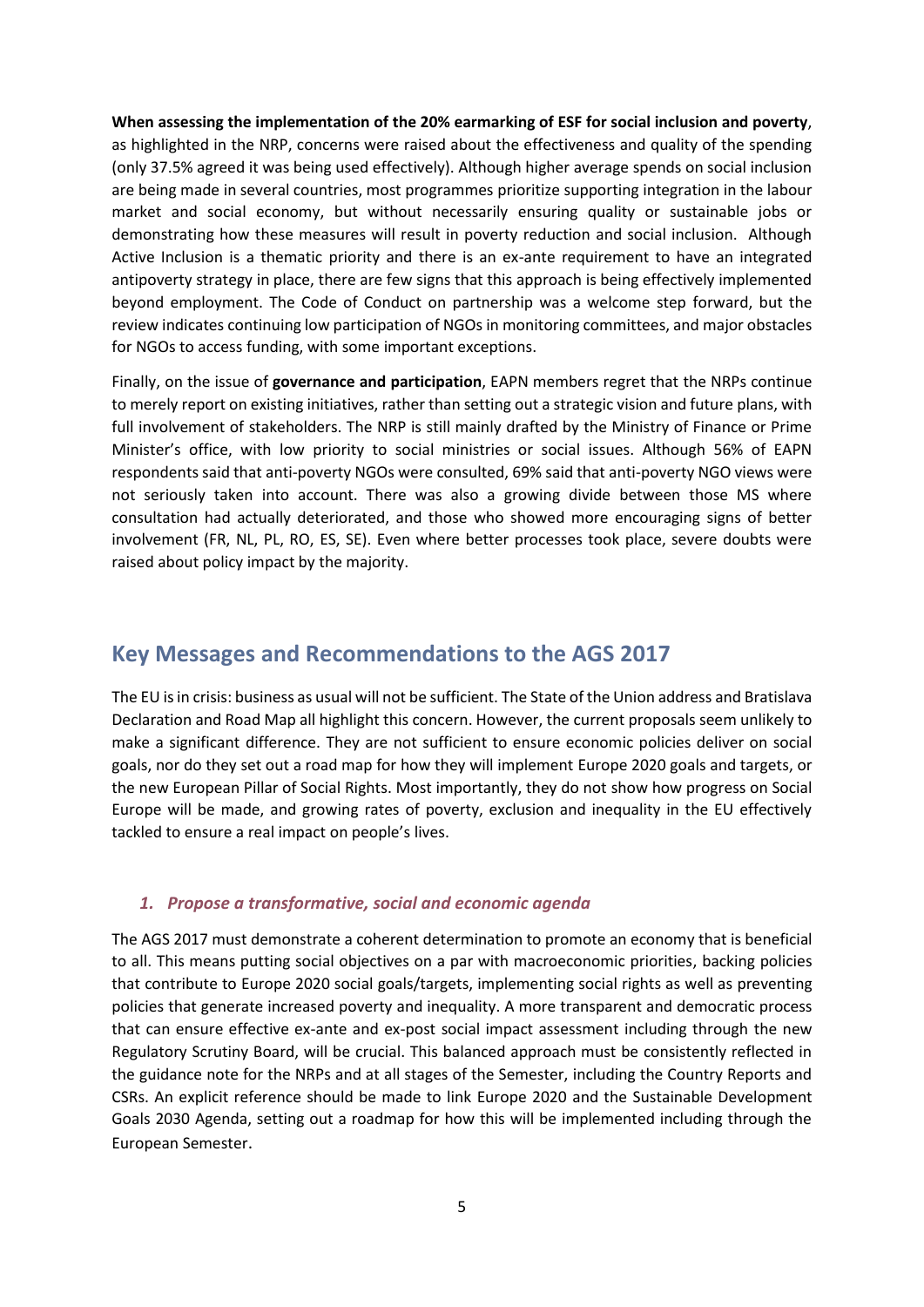#### *2. Demonstrate a clear social dimension: social rights, social investment and social standards, with an EU anti-poverty strategy*

The 2017 AGS must also include an explicit 'social priority/objective' to rebalance other priorities:

- $\triangleright$  Set out a road map for the implementation and mainstreaming of the European Pillar of Social Rights in all policies;
- $\triangleright$  Recognize that social policy, particularly social protection, is an investment not a cost with potential for disregard as part of MS deficits. Social investment must become an explicit priority in the EFSI;
- $\triangleright$  Underline the need for the EU to establish a level playing field and reduce inequalities between and within MS, through concrete measures and EU frameworks to ensure social standards – e.g. with a Framework Directive on adequate minimum income, and EU framework for minimum living wages and progress on an EU unemployment benefit;
- $\triangleright$  Back the development of an explicit integrated anti-poverty strategy, based on access to quality minimum income and social protection, quality services and jobs, developed together with stakeholders.

### *3. Democracy now! Establish clear mechanisms to ensure effective NGO participation and impact*

If the EU is to have a chance of support, the European Semester needs to become visibly accountable, not only to national and EU parliaments but to the real people living on the ground. This means giving priority to effective NGO participation, particularly those that work with people who are suffering the worst impact. The Semester must set out clear mechanisms, with concrete guidelines for effective, quality participation, and provide the necessary financial resources to support such engagement, on an equal footing with social partners. Lessons can be taken from the EU Code of Conduct of partnership (ESIF), promoting mutual learning and peer review of good practices to increase the quality. Most importantly, participation must go beyond mere consultation and become a partnership approach through regular structured dialogue, where participants' views are taken into account and incorporated into solutions, as well as being made publically visible (e.g. by annexing to the NRP). The European Semester Officers should play a more explicit role to promote and fund effective civil society engagement.

# **Eapn Summary Scoreboard**

The EAPN Summary scoreboard, gives an overall picture of the views of EAPN members concerning the effectiveness of the NRPs in delivering on poverty and participation. In the base questionnaire, members are asked to rate their degree of agreement with the statements (strongly agree, partly agree, strongly disagree, partly agree, not sure). The overall scores are captured in the scoreboard table. The first table highlights the aggregated scores (overall agreement or disagreement), whilst the detailed scoreboard highlights the range.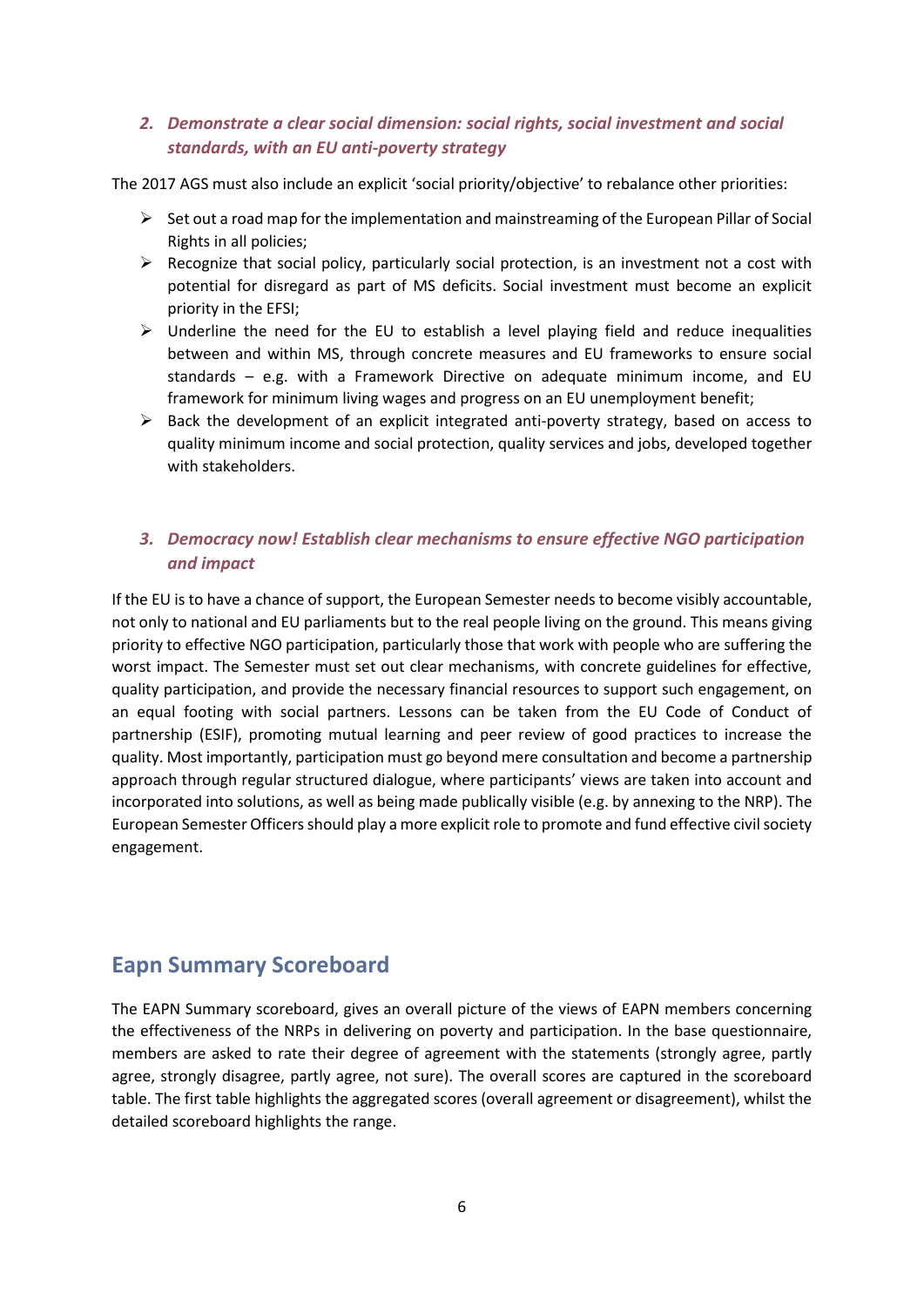#### **SUMMARY SCOREBOARD: EAPN MEMBERS VIEWS ON 2016 NRPS**

| 75%   | NRPs are primarily aimed at macroeconomic and financial management not on Europe<br>2020 targets (19% strongly agree + 56% partly agree)                                                               |
|-------|--------------------------------------------------------------------------------------------------------------------------------------------------------------------------------------------------------|
| 38 %  | Austerity is generating more poverty and social exclusion and is still the dominant focus<br>of NRPs (19% strongly agree + 19% partly agree)                                                           |
| 50 %  | The NRPs are more focused on investment, but not on social investment (19% strongly<br>agree + 31% partly agree)                                                                                       |
| 68%   | The burden of the crisis is NOT being equally distributed (25% strongly disagree $+43\%$ )<br>partly disagree)                                                                                         |
| 75 %  | The NRPs do not have poverty as a main priority, and employment (with increased<br>conditionality) is seen as the only solution to fight against poverty (37.5% strongly agree<br>+37.5% partly agree) |
| 75 %  | The NRPs lack an integrated strategy on poverty, supporting active inclusion $-$ access to<br>quality jobs, services and adequate minimum income (37.5% strongly disagree + 37.5%<br>partly disagree)  |
| 63%   | No progress has been made on implementing key EU social investment priorities -<br>particularly investing in children and tackling homelessness (19% strongly disagree + 44%<br>partly disagree)       |
| 81%   | The NRPs do not mention increasing quality jobs and tackling in-work poverty as keys<br>priorities in the NRP (31% strongly disagree + 50% partly disagree)                                            |
| 56 %  | The employment measures proposed in the NRPs are not the right ones to ensure access<br>to quality jobs for all (25% strongly disagree + 31% partly disagree)                                          |
| 69%   | The education and training measures are primarily aimed at increasing skills not at<br>ensuring a comprehensive quality education system (6% strongly agree + 63% partly<br>agree)                     |
| 62 %  | Social protection is seen as a cost not a benefit, nor as a social investment (19% strongly<br>agree + 43% partly agree)                                                                               |
| 37.5% | Structural Funds are being used effectively to reduce poverty and to deliver on the 20%<br>ear-marking of ESF                                                                                          |
| 56%   | Anti-poverty NGOs were consulted in the development of the NRPs (6% strongly agree +<br>50% partly agree)                                                                                              |
| 69%   | Anti-poverty NGOs' views were not taken seriously into account in the NRPs (44%<br>strongly disagree + 25 % partly disagree)                                                                           |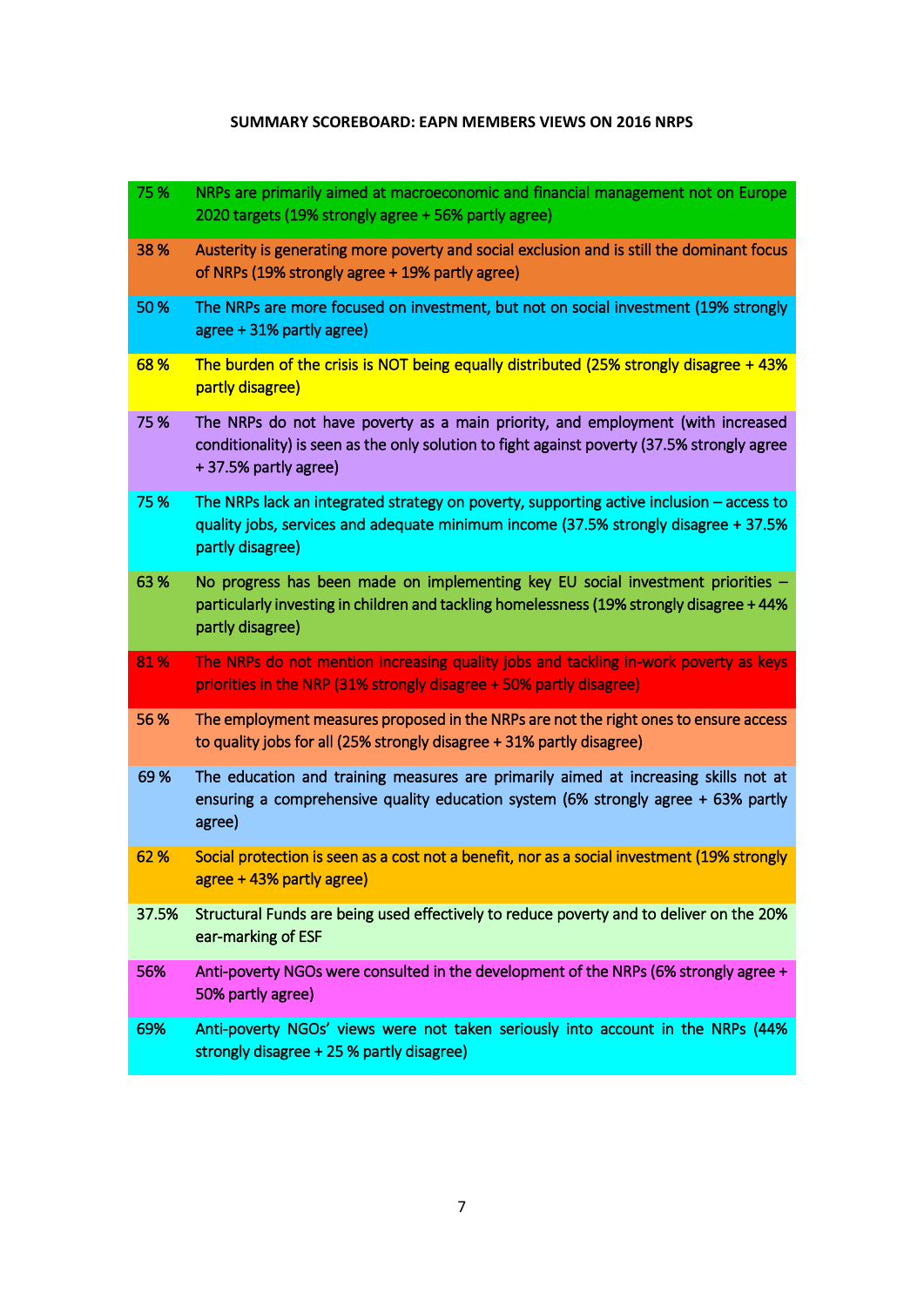#### **DETAILED NRP GENERAL SCOREBOARD**

| <b>Questions</b> |                                                                                                                                                                              | Strongly | Partly | Strongly        | Partly          | Not sure |
|------------------|------------------------------------------------------------------------------------------------------------------------------------------------------------------------------|----------|--------|-----------------|-----------------|----------|
|                  |                                                                                                                                                                              | Agree    | Agree  | <b>Disagree</b> | <b>Disagree</b> |          |
| 1.               | The NRP is primarily aimed<br>at<br>macroeconomic/financial<br>management not Europe<br>2020 targets                                                                         | 19%      | 56%    | 6%              | 13%             | 6%       |
| 2.               | still<br>Austerity<br>is<br>the<br>dominant focus,<br>and is<br>generating more poverty<br>and social exclusion                                                              | 19%      | 19%    | 13%             | 19%             | 30%      |
| 3.               | There is more focus<br>on<br>investment, but not<br>on<br>social investment                                                                                                  | 19%      | 31%    | 6%              | 25%             | 19%      |
| 4.               | The burden of the crisis is<br>being equally distributed                                                                                                                     | 13%      | 6%     | 25%             | 43%             | 13%      |
| 5.               | Poverty is not a priority, and<br>employment is seen as the<br>only solution with increased<br>conditionality                                                                | 37.5%    | 37.5%  | 6%              | 19%             |          |
| 6.               | An integrated strategy on<br>poverty, supporting active<br>inclusion - access to quality<br>jobs, services and adequate<br>minimum<br>income<br>is<br>proposed               | 6%       | 6%     | 37.5%           | 37.5%           | 13%      |
| 7.               | Progress has been made on<br>implementing key EU social<br>investment<br>priorities<br>particularly<br>investing<br>in<br>children<br>tackling<br>and<br>homelessness        |          | 37%    | 19%             | 44%             |          |
| 8.               | Increasing quality jobs and<br>tackling in-work poverty is a<br>key priority in the NRP                                                                                      | 6%       | 13%    | 31%             | 50%             |          |
| 9.               | The employment measures<br>proposed are the right ones<br>to ensure access to quality<br>jobs for all                                                                        |          | 25%    | 25%             | 31%             | 19%      |
|                  | 10. Education<br>training<br>and<br>primarily<br>measures<br>are<br>aimed at increasing skills<br>not<br>at<br>ensuring<br>a<br>comprehensive<br>quality<br>education system | 6%       | 63%    |                 | 31%             |          |
|                  | 11. Social Protection is seen as a<br>cost not a benefit, or a social<br>investment                                                                                          | 19%      | 43%    | 13%             | 19%             | 6%       |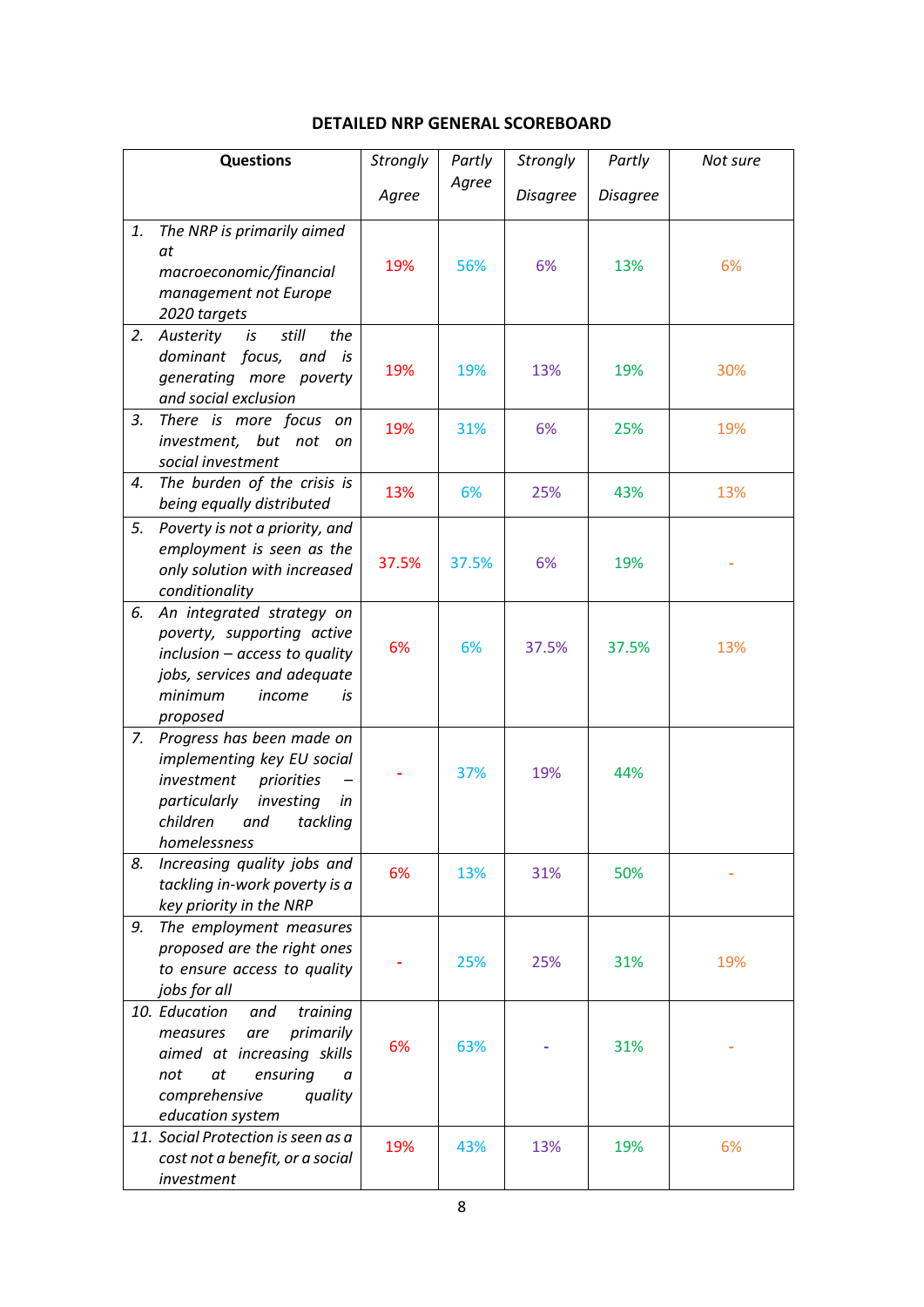| 12. Structural Funds are being<br>used effectively to reduce | 6% | <b>19%</b> |     | 37.5% | 37.5% |
|--------------------------------------------------------------|----|------------|-----|-------|-------|
| poverty and deliver on 20%                                   |    |            |     |       |       |
| of ESF                                                       |    |            |     |       |       |
| 13. Anti-poverty NGOs<br>were<br>consulted<br>in<br>the      | 6% | 50%        | 19% | 19%   | 6%    |
| development of the NRPs                                      |    |            |     |       |       |
| 14. The opinion of anti-poverty                              | 6% | 19%        | 44% | 25%   | 6%    |
| NGOs was taken seriously                                     |    |            |     |       |       |
| into account in the NRPs                                     |    |            |     |       |       |

75% of responses still see the NRPs as overwhelmingly a macroeconomic instrument, with insufficient focus on Europe 2020 and particularly the poverty target. However, some improvement is seen in some countries, with a significant drop in the domination of austerity approaches (38% compared to 76% last year), and an increase in investment approaches, while not sufficient social investment (50%). However, in the countries where austerity persists, it is seen as a predominant reason for increasing poverty, exclusion and inequality. 68% still see the burden of the crisis not being equally distributed (although an improvement on last year is noted – 88%). 50% say that social protection is still being treated as a cost not a benefit.

Poverty is not seen as a major focus in the NRP, with employment-only solutions still being too dominant, without commitments to quality employment or tackling in-work poverty and involving increased conditionality (75%). The lack of an integrated, rights-based poverty strategy promoting access to quality jobs, services and social protection is still underlined by most as the major obstacle to effective policies to tackle growing poverty and exclusion (75%).

When it comes to using EU funds to support anti-poverty policy delivery, only 37,5% see the 20% earmarking for social inclusion and tackling poverty as currently effective. Finally, on participation, although EAPN members continue to try to engage with the European Semester at national level, only 56% say that they were consulted on the NRP, with 57% saying their input wasn't taken seriously into account.